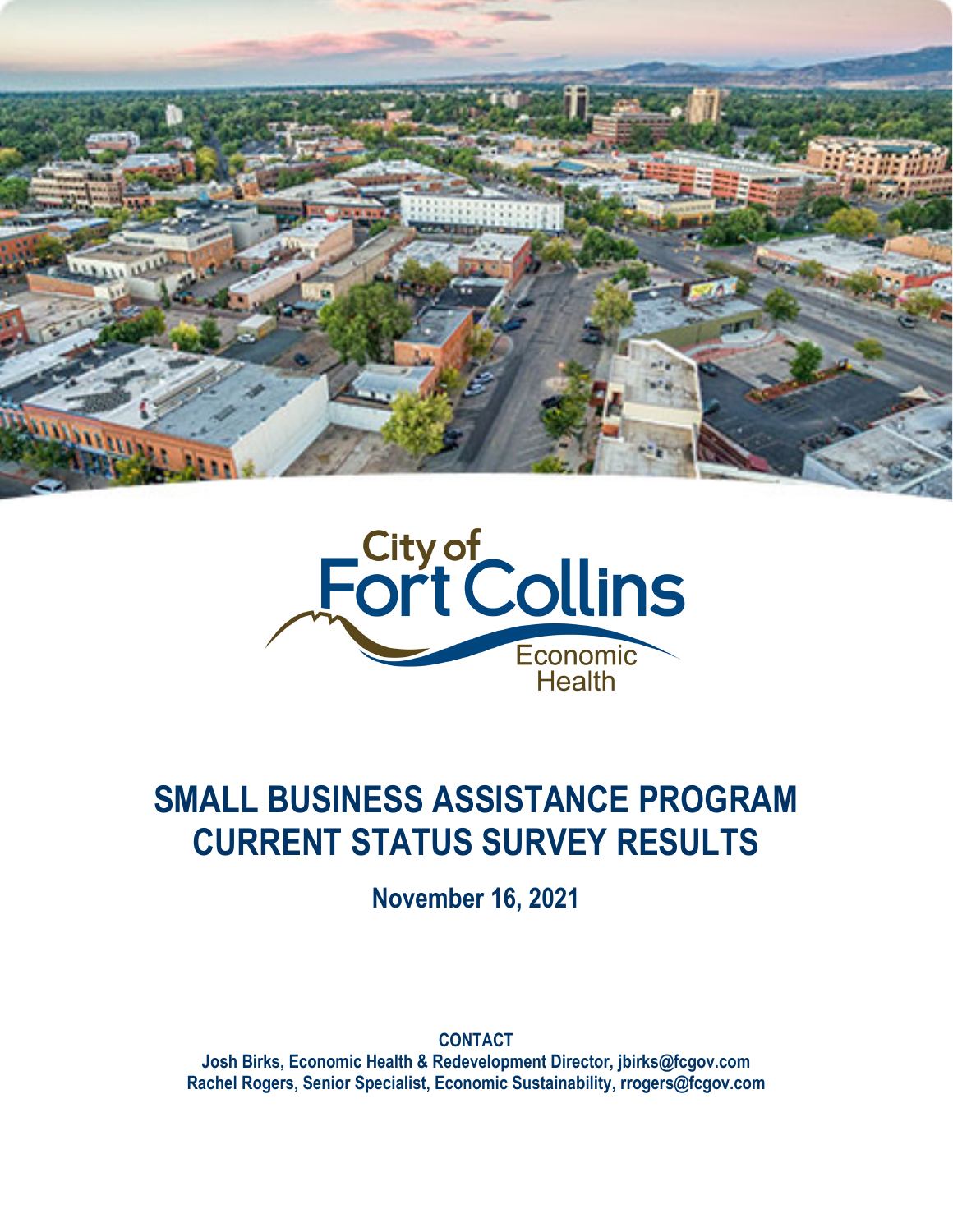### **EXECUTIVE SUMMARY**

The City of Fort Collins Small Business Assistance Program (SBAP), funded by Coronavirus Aid, Relief, and Economic Security (CARES) Act dollars and administered by the Economic Health Office, provided monetary relief to small businesses impacted by the COVID-19 pandemic. The program provided funding to individual businesses to help offset the significant, temporary loss of revenue during this pandemic and to assist businesses in sustaining through impacts to their business from public health orders.

The City also participated in the Larimer County Small Business Relief Program, which was very similar to the SBAP program, but where the eligibility criteria were set by the State. Eligible industries included restaurants, bars, wineries, breweries, distilleries. Caterers, movie theaters and fitness/recreational sports centers.

|                        | # Businesses | <b>Total Grant \$</b> | Average \$/<br><b>Business</b> |
|------------------------|--------------|-----------------------|--------------------------------|
| <b>SBAP</b>            | 205          | \$1,899,177           | \$9,264                        |
| <b>SBR</b>             | 164          | \$842,238             | \$5,136                        |
| <b>Total (distinct</b> | 297          | \$2,741,415           | \$9,230                        |
| businesses)            |              |                       |                                |

The total number of distinct businesses that received one or both of the grants is 297.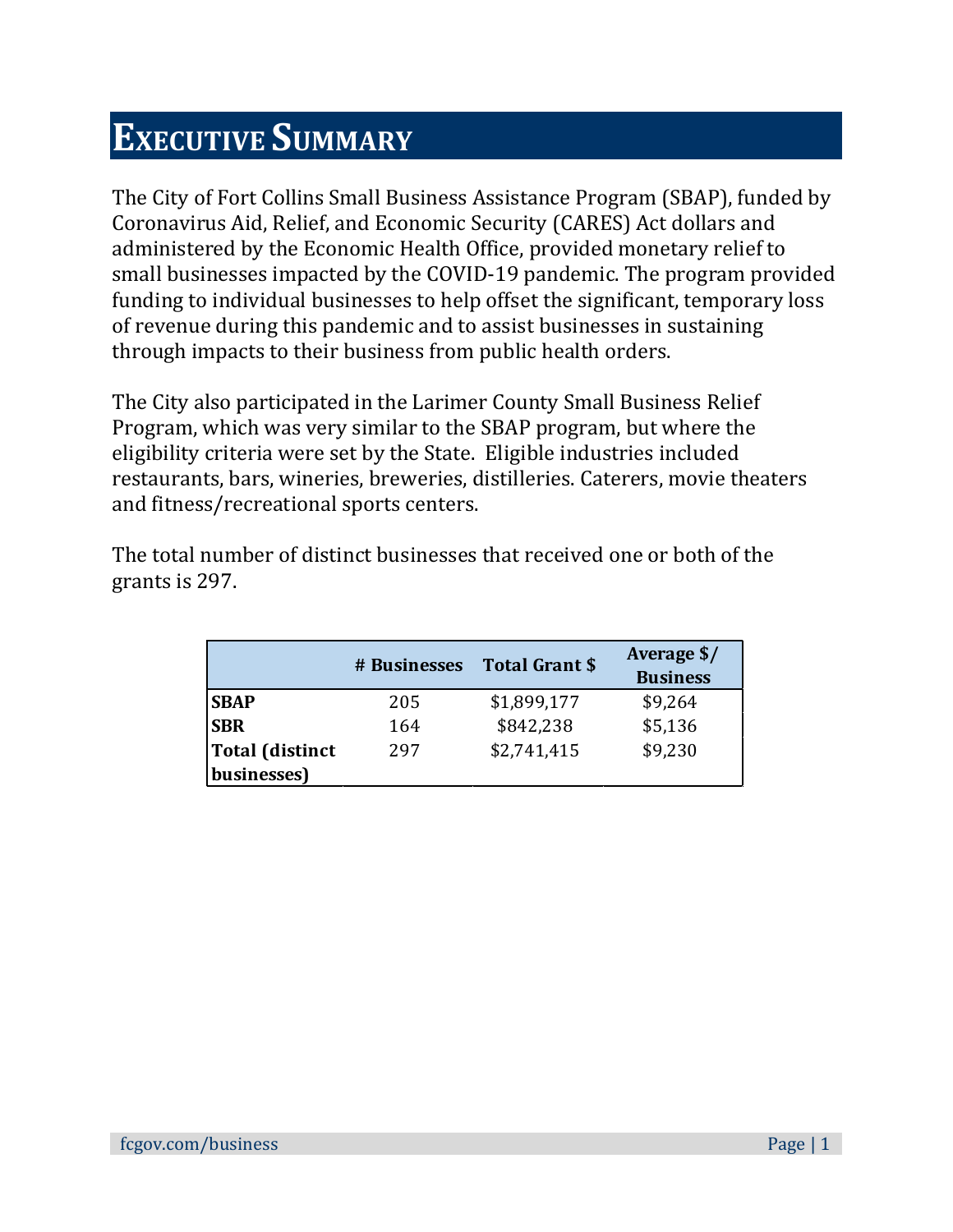## **FALL 2021 SURVEY OF GRANT RECIPIENTS**

In October 2021, the Economic Health Office sent out a follow-up survey to the businesses that received SBAP and/or SBR funding to try to get a sense of the current conditions and concerns of those businesses.



### **BUSINESS REVENUE LOSS**

Businesses were asked "How is your current business revenue compared to prepandemic revenue (approximately)?" – 74% of businesses stated revenues are still down compared to pre-pandemic levels.

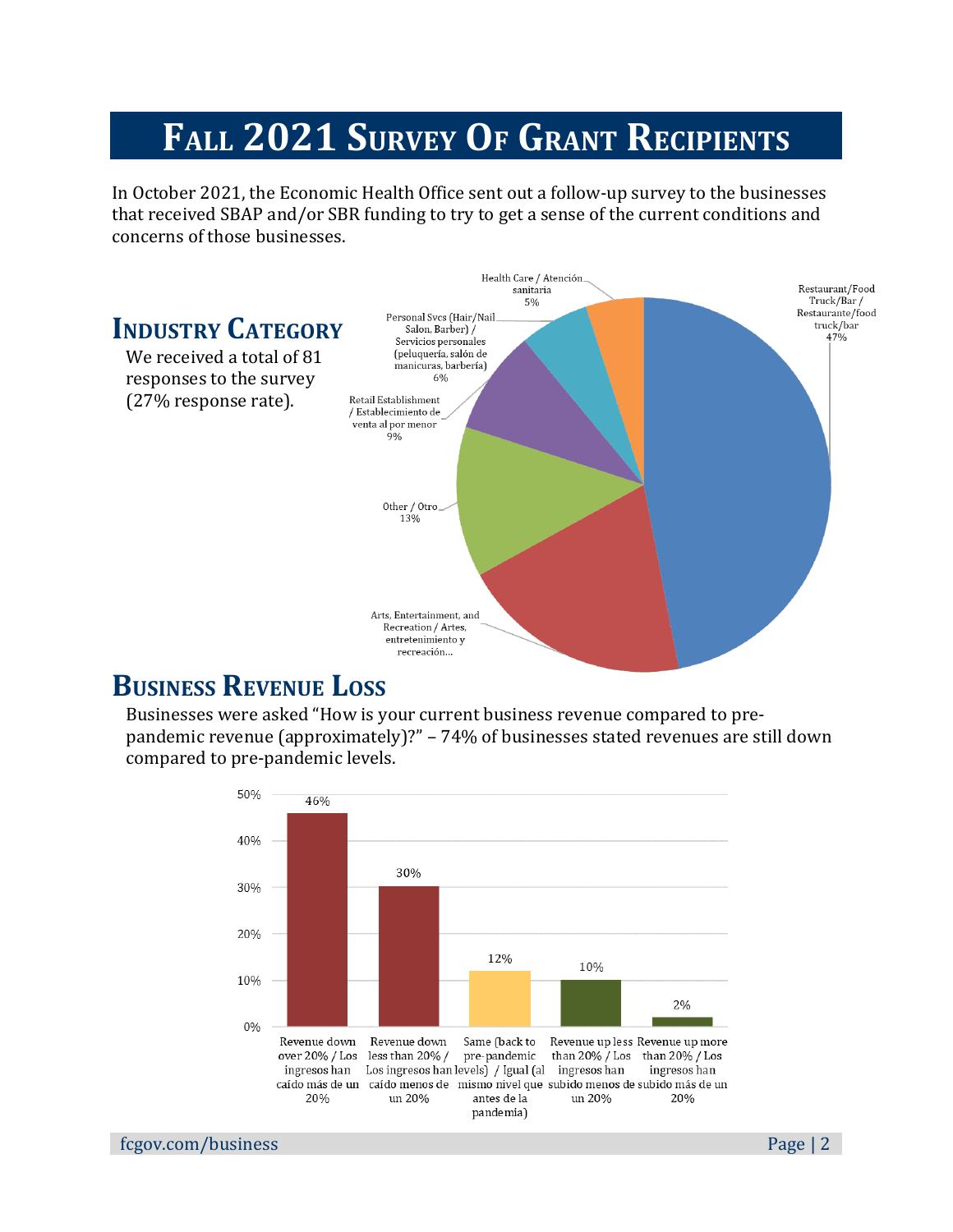

### Restaurant/Food Truck/Bar Arts, Entertainment, and Recreation



### **CURRENT IMPACTS TO BUSINESSES COMPARED TO PRE-COVID OPERATIONS**

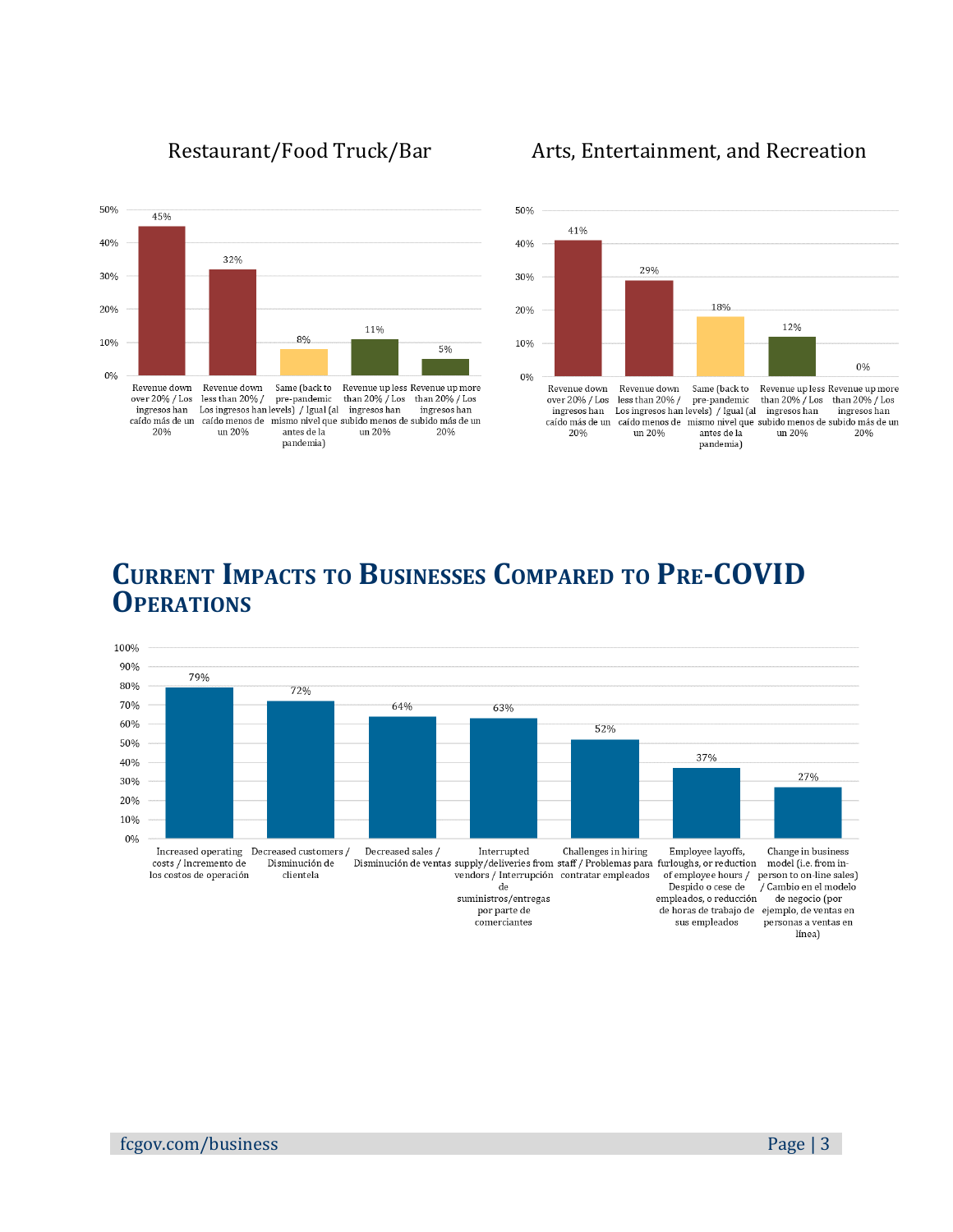# **CURRENT STATUS OF BUSINESS**

A significant percentage of businesses are still not operating at pre-COVID hours or staffing. One business closed for reasons not related to COVID.



Same / Igual 36%

# **ANTICIPATED CHANGES TO BUSINESS**

Businesses are still very concerned about the ability to continue after COVID.

### **EMPLOYEE COUNT COMPARED TO PRE-COVID**

Ove 50% of businesses are not at prepandemic staffing levels.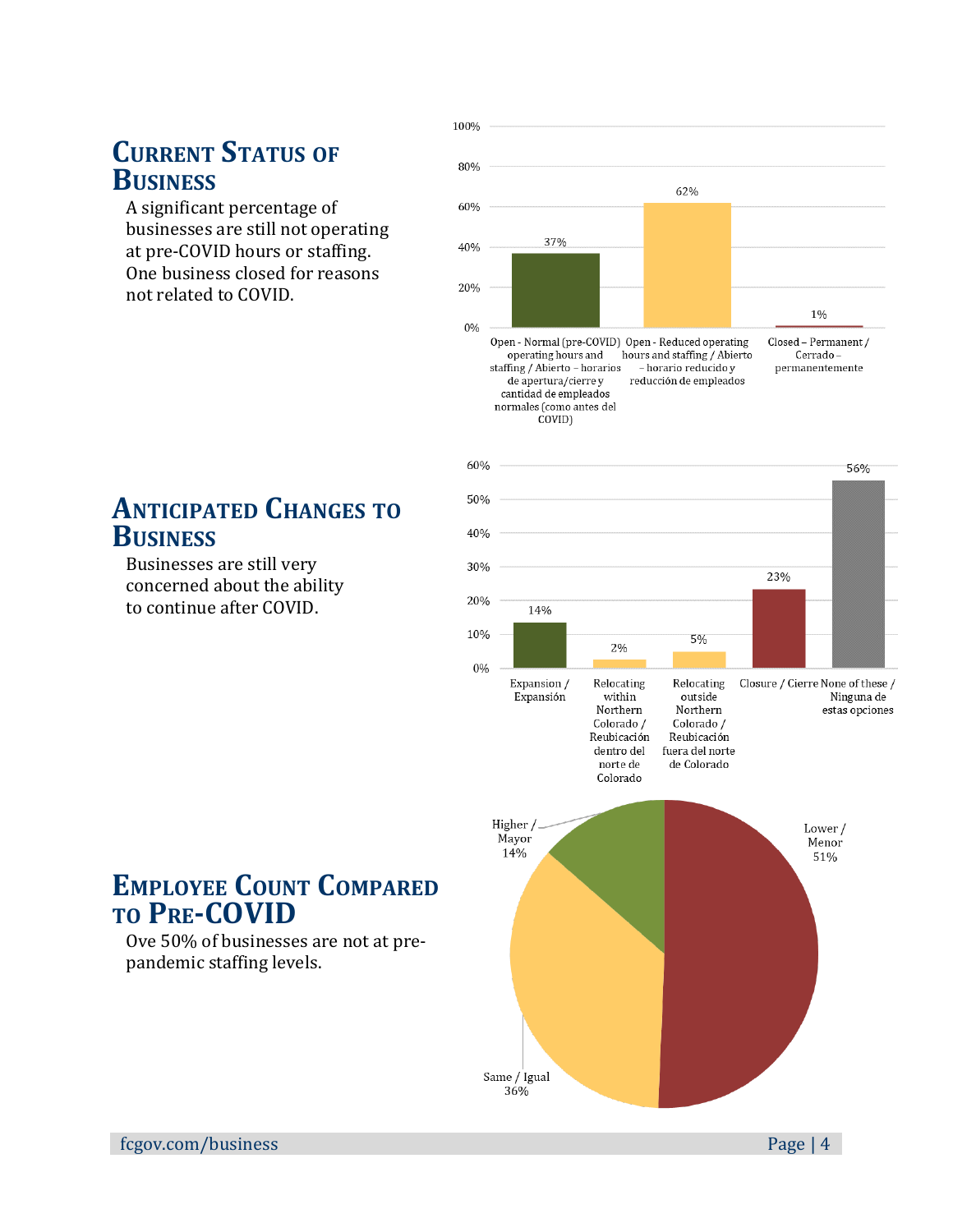# **CHALLENGES RECRUITING OR RETAINING EMPLOYEES**

Challenges with staffing continue.<br>
Reasons are a complex, overlapping web recruiting and retaining employees, Reasons are a complex, overlapping web of factors including concerns of health safety at work, ongoing childcare concerns and a readjustment their preferences.

47% of survey respondents have taken<br>action to address the issue.



Shortage of employees' impact on business (for respondents for whom it is an issue).